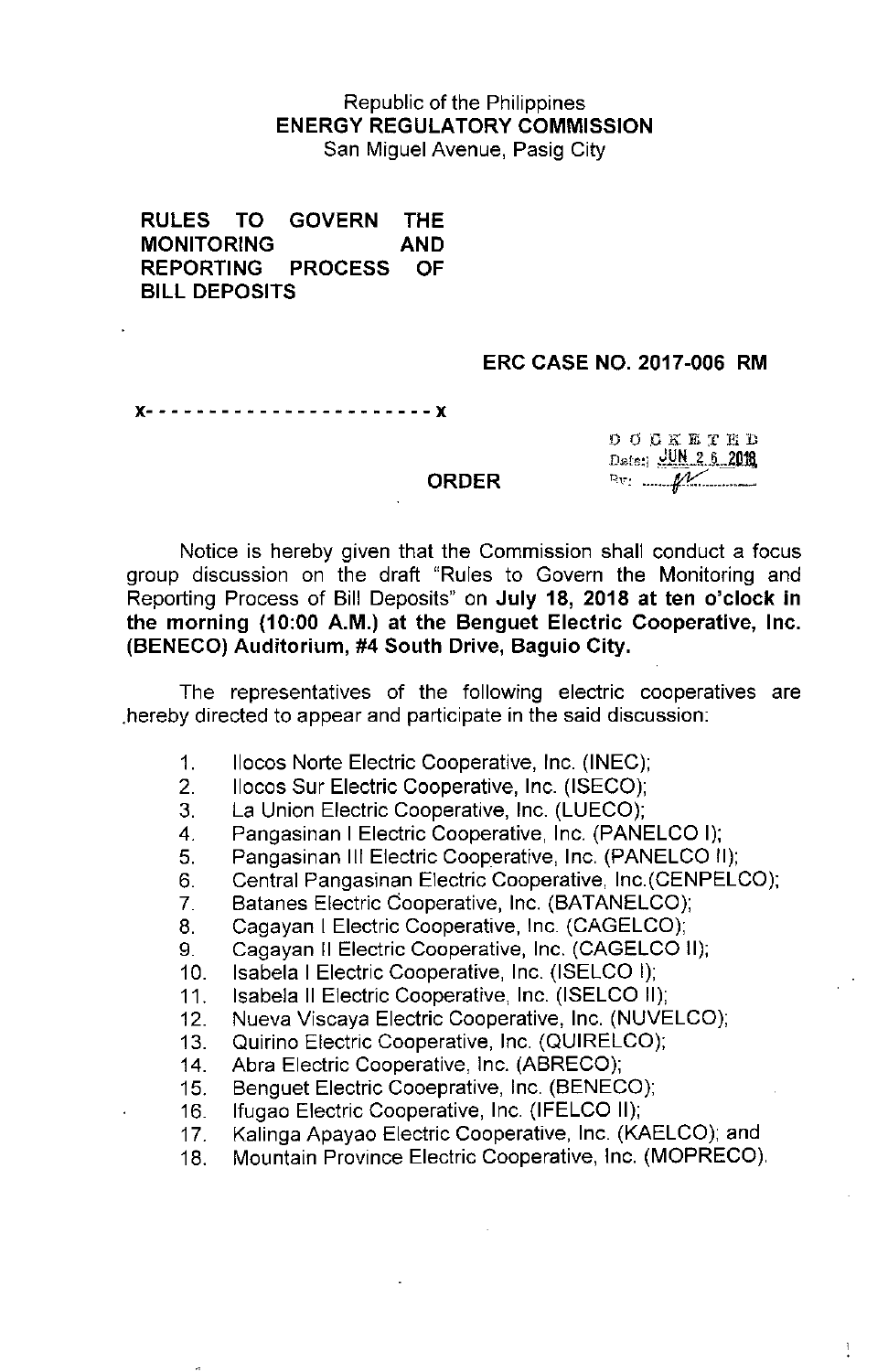ERC CASE NO. 2017.006 RM .Notice IJune 21, 2018 Page 2 of 3

Further, the aforesaid electric cooperatives are directed to submit their respective comments on the said draft Rules within ten (10) days from receipt hereof. The draft Rules may be downloaded at the Commission's official website at [www.erc.gov.ph](http://www.erc.gov.ph) or may be photocopied at cost, during the regular office hours at the ERC Main Office, 12<sup>th</sup> Floor, Pacific Center Building, San Miguel Avenue, Pasig City.

### SO ORDERED.

Pasig City, June 21, 2018.

FOR AND BY AUTHORITY OF THE COMMISSION: AGNES VST DEVANADERA Chairpers on and CEO  $\rightarrow$ **ERe** *Office* **of** *the Chair~erson* 1~li,'lII!lllllllIlillilll!,!II:,~!lillll~:!I~I~i~lilll~II

AVSTD-2018-6-510-0037

*. 'fa/notice bill deposit for pubcon south Luzon coops*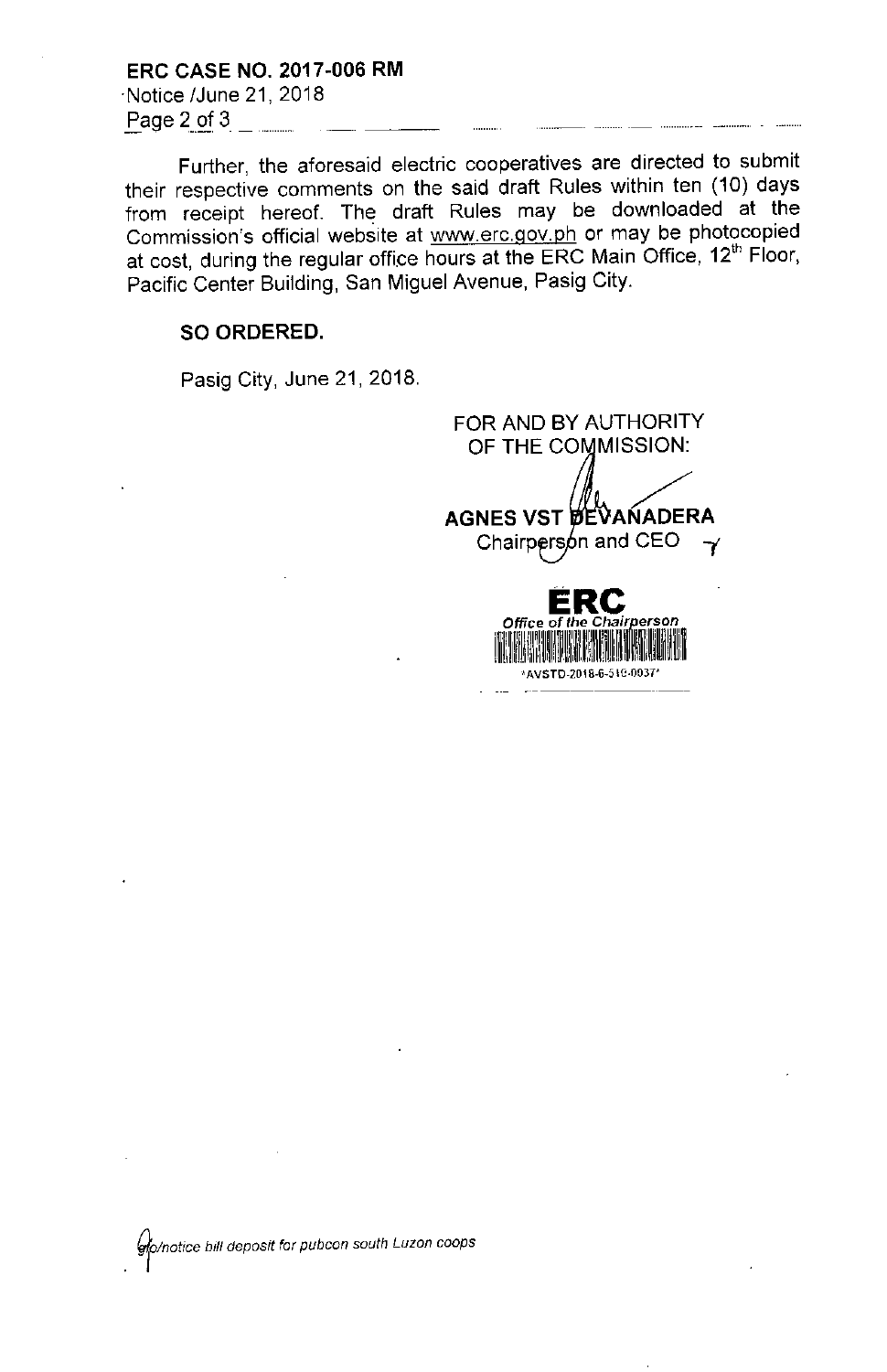## **ERC CASE NO. 2017.006 RM**

Notice IJune 21, 2018 Page  $3$  of  $3$ 

Copy Furnished:

- 1. Office of the Solicitor General 134 Amorsolo Street, Legaspi Village Makati City, Metro Manila
- 2. Commission on Audit **Commonwealth Avenue** Quezon City, Metro Manila
- 3. Senate Committee on Energy GSIS Bldg., Roxas Blvd., Pasay City Metro Manila
- **4. House Committee on Energy** Batasan Hills, Quirino City, Metro Manila
- 5. Ilocos Norte Electric Cooperative, Inc. (INEC)
- 6. 1I0cos Sur Electric Cooperative, Inc. (ISECO)
- 7. La Union Electric Cooperative, Inc. (LUECO)
- . 8. Pangasinan I Electric Cooperative, Inc. (PANELCO I)
- 9. Pangasinan III Electric Cooperative, Inc. (PANELCO II)
- 10. Central Pangasinan Electric Cooperative, Inc.(CENPELCO)
- 11. Batanes Electric Cooperative, Inc. (BATANELCO)
- 12. Cagayan I Electric Cooperative, Inc. (CAGELCO)
- 13. Cagayan II Electric Cooperative, Inc. (CAGELCO II)
- 14. Isabela I Electric Cooperative, Inc. (ISELCO I)
- 15. Isabela II Electric Cooperative, Inc. (ISELCO II)
- 16. Nueva Viscaya Electric Cooperative, Inc. (NUVELCO)
- 17. Quirino Electric Cooperative, Inc. (QUIRELCO)
- 18. Abra Electric Cooperative, Inc. (ABRECO)
- 19. Benguet Electric Cooeprative, Inc. (BENECO)
- 20. Ifugao Electric Cooperative, Inc. (IFELCO II)
- 21. Kalinga Apayao Electric Cooperative, Inc. (KAELCO)
- 22. Mountain Province Electric Cooperative, Inc. (MOPRECO)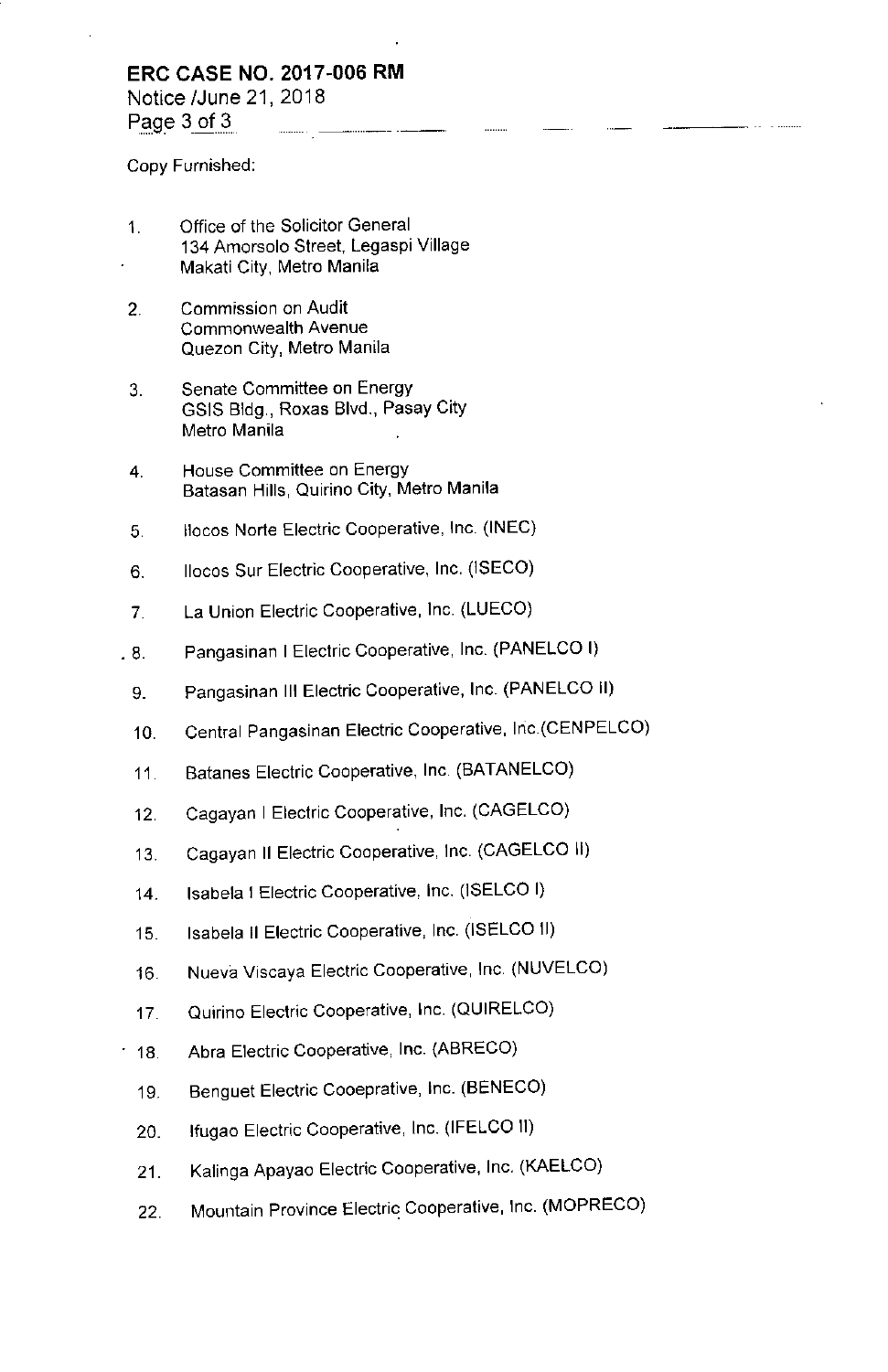# Republic of the Philippines **ENERGY REGULATORY COMMISSION**

San Miguel Avenue, Pasig City

Resolution No. \_, Series of 2018

## RULES TO GOVERN THE MONITORING AND REPORTING PROCESS OF BILL DEPOSITS

WHEREAS, pursuant to the provisions of Republic Act No. 9136, otherwise known as the Electric Power Industry Reform Act of 2001 or EPIRA, the Energy Regulatory Commission (ERC) promulgated the Magna Carta for Residential Electricity Consumers (MREC) and the Distribution Services and Open Access Rules (DSOAR) on June 17, 2004 and January 18, 2006, respectively;

WHEREAS, on October 27, 2004, the ERC issued the "Guidelines to Implement Articles 7, 8, 14 and 28 of Chapter III of the Magna Carta" which govern, among others, the guidelines and procedures to implement the bill deposits collected from residential and non-residential consumers;

WHEREAS, on November 15, 2010, the ERC promulgated Resolution No.2, Series of 2010, entitled "A Resolution Adopting the Amendments to the Magna Carta for Residential Electricity Consumers". The said Resolution established, among others, the rules governing the implementation of the bill deposit collected from residential and non-residential consumers;

WHEREAS, the bill deposits collected from residential and nonresidential consumers are intended to guarantee the payment of electricity bills for new and/or additional service and from disconnected consumers who were previously not subject to bill deposit'

WHEREAS, the collection of bill deposit from consumers has been authorized by the Board of Power and Waterworks (BPW) and the then Energy Regulatory Board (ERB) pursuant to Revised Order No. 1 and ERB Resolution No. 95-21 (Standard Rules and Regulations Governing the Operation of Electrical Power Services), respectively;

<sup>1</sup> Article 28 of Resolution No. 28, 2010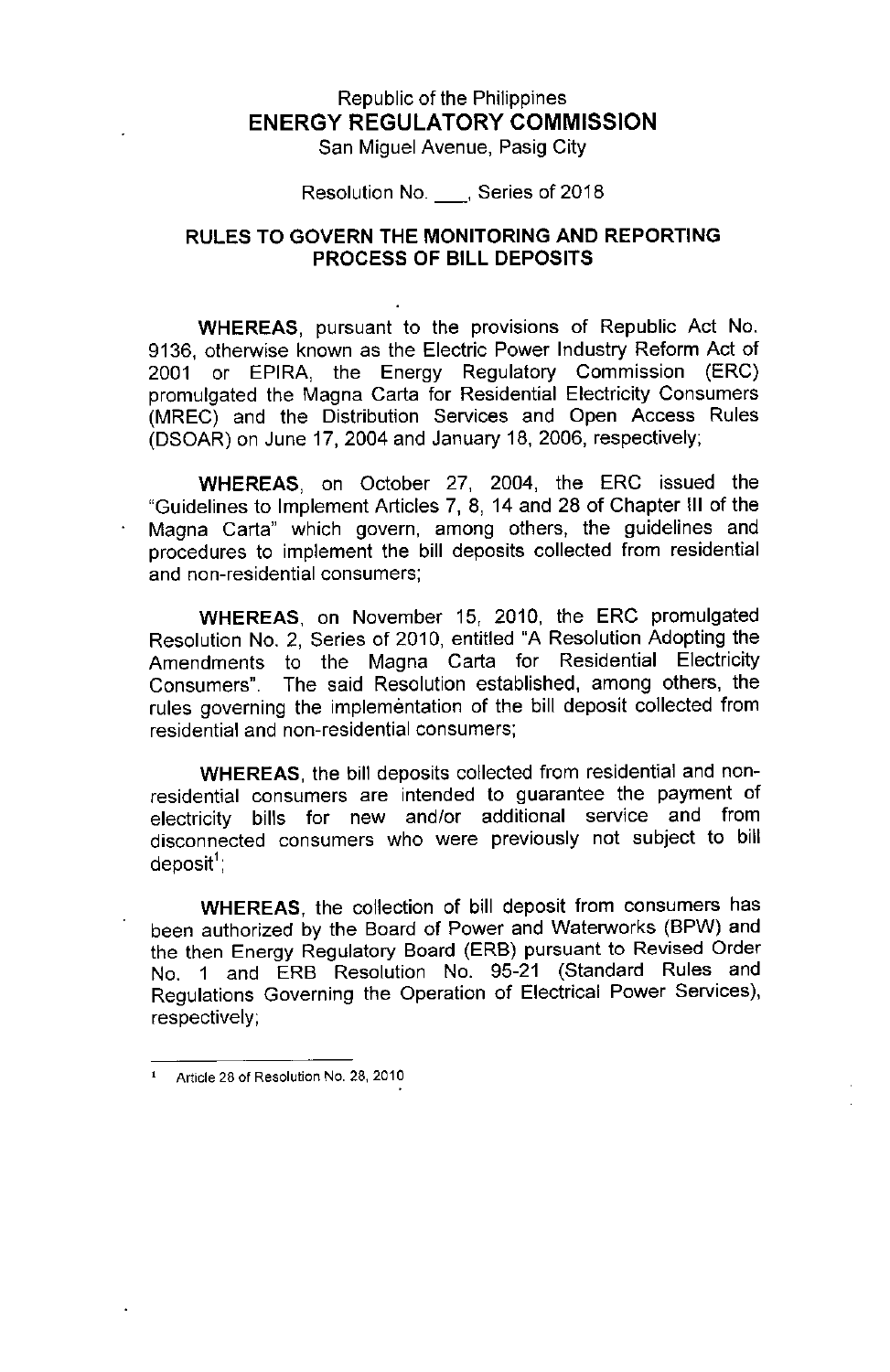Resolution No. \_, Series of 2018 Page 2 of 6

WHEREAS, the bill deposit shall be equivalent to the estimated billing for one month based on the load schedule submitted by the consumer to guarantee payment of his bills<sup>2</sup>;

WHEREAS, after one year and every year thereafter whenever the actual average monthly bills are more or less than ten percent (10%) of the initial bill deposit, such deposit shall be correspondingly increased or decreased to approximate said billing;

WHEREAS, the distribution utilities shall pay interest on cash bill deposits equivalent to the peso savings account interest rate of the Landbank of the Philippines on the first working day of the year, or other government banks subject to the approval of ERC;

WHEREAS, the bill deposit shall be refunded to the consumers within one month from the termination of service provided all bills have been paid<sup>3</sup>;

WHEREAS, a customer who has paid his electric bills on or before its due date for three (3) consecutive years may, however, demand for the full refund of the deposit even prior to the termination of his service. An application for this purpose shall be filed with the concerned distribution utility which must refund the deposit within one month from receipt of such application;<sup>4</sup>

NOW THEREFORE, after thorough and due deliberation, the Commission RESOLVES, as it hereby RESOLVED, to APPROVE and ADOPT the "Rules to Govern the Monitoring and Reporting Process of Bill Deposits":

Section 1. Guiding Principles. It is hereby declared the policy of the State to protect the public interest as it is affected by the rates and services of electric utilities and other providers of electric power. s Pursuant to Section 41 of the Electric Power Industry Reform Act of 2001 (EPIRA), the Commission is mandated to ensure the adequate promotion of consumer interests.

 $\left\{\right.$ 

Section 2. Coverage. These rules shall apply to the provisions of Articles 7 and 28 of the Magna Carta for Residential Electricity

 $rac{2}{3}$  Ibid

Article 7 of MREC

 $\frac{4}{5}$  Ibid <sup>5</sup> Section 2 (f) of R.A. 9136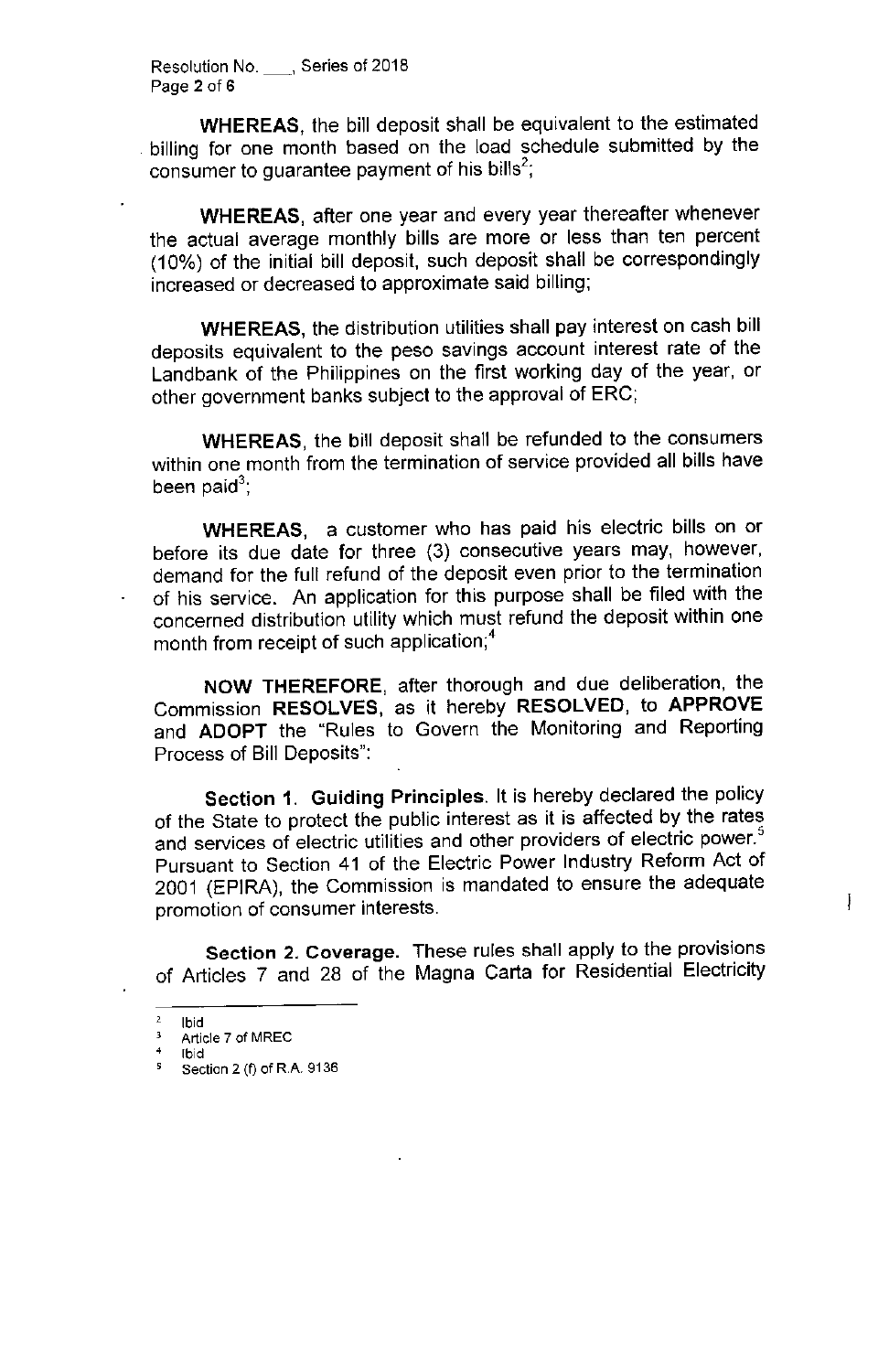**Resolution No.** , Series of 2018 Page 3 of 6

Consumers, the Guidelines to Implement Articles 7 and 28 of the Magna Carta and the relevant provisions of Distribution Service and Open Access Rules (DSOAR).

Section 3. Reportorial Requirements. For monitoring and audit purposes, all distribution utilities (DUs) shall submit the following documents, under oath, within ninety (90) days from the effectivity of this Resolution:

- a. The total amount of bill deposits collected and interest earned at the end of the following month that this Resolution becomes effective;
- b. The total amount of interest earned on bill deposits collected and the corresponding interest earned on said bill deposits for the last five (5) years as set out in the Audited Financial Statement of the distribution utility including the current year from the effectivity of this Resolution;
- c. The total amount of bill deposits and interest already refunded for the last five (5) years as set out in the Audited Financial Statement of the distribution utility including the current year from the effectivity of this Resolution; and
- d. Sample electricity' bills of residential and non-residential consumers showing the refund of bill deposit and/or the amount of interest credited to their monthly bills.

Section 4. Periodic Review of **Bill** Deposits. The distribution utility shall prepare and submit a periodic report, under oath, on or before May 31 of every year, regarding the details of the total amount of bill deposit collected including interest earned and the amount credited or refunded to its consumers as of December 31 of the preceding year.

Section 5. In order to effectively implement the abovementioned policy and for purposes of transparency, the distribution utility shall maintain and develop in its official website a consumer information disclosing all important terms and conditions, systems and procedures on bill deposits in clear and simple language comprehensible to the consumers, to wit:

j,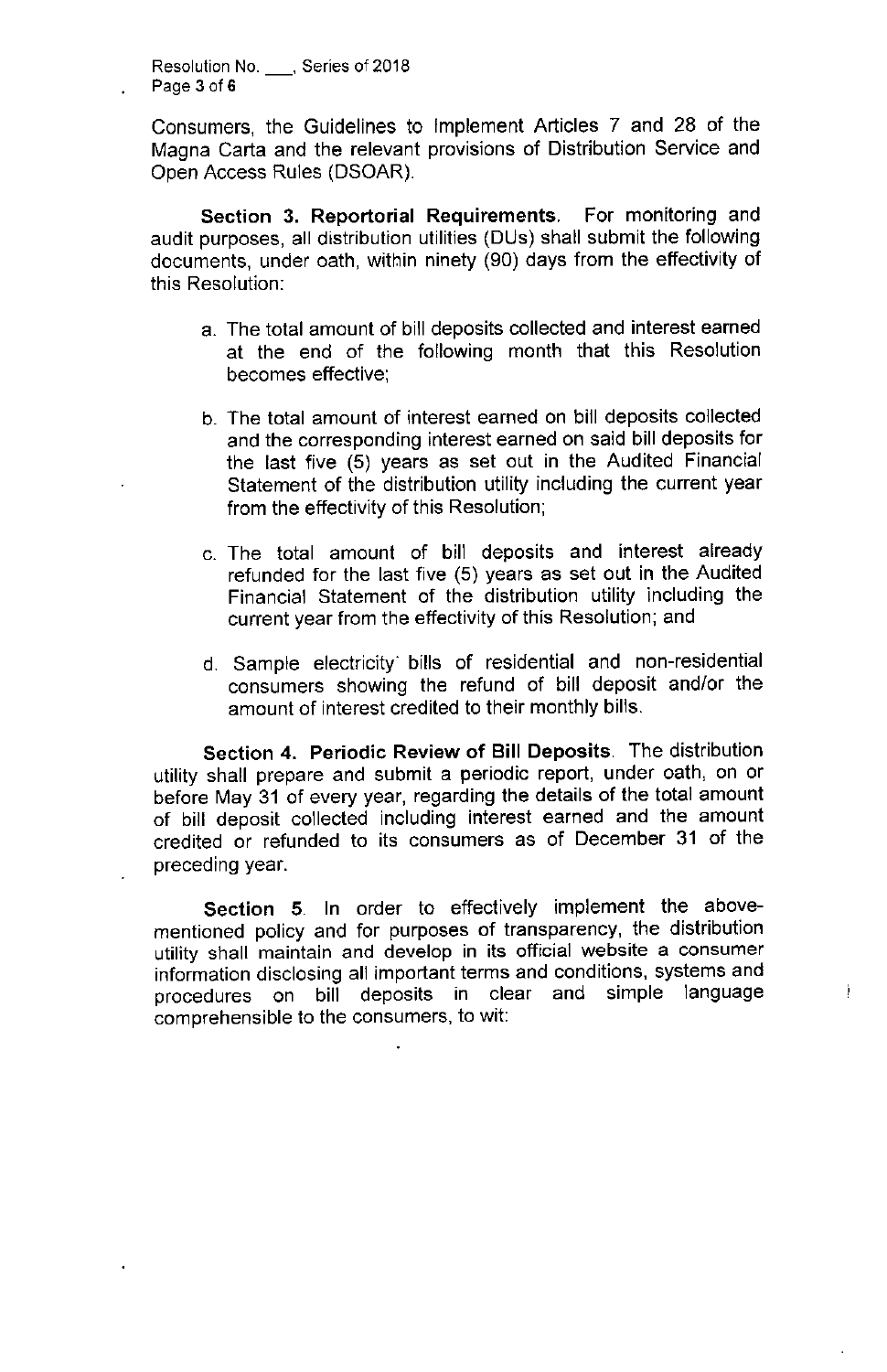Resolution No. \_, Series of 2018 Page 4 of 6

- a. The nature of bill deposit;
- b. The rules and regulations governing bill deposit;
- c. The obligation of consumers to pay bill deposit;
- d. The requirements to pay a bill deposit;
- e. The computation of bill deposit including interest;
- f. The procedures on bill deposit refund;
- g. Annual updates on the total amount of bill deposit collected and refunded;
- h. Prompt response to refund applications, inquiries and complaints; and
- i. Other relevant information.

Immediately upon the effectivity of these Rules, the distribution utility shall inform its consumers within its franchise area, by any other means available and appropriate, of the issuance of these Rules and the rules and regulations governing the imposition and refund of bill deposit

Section 6. Pursuant to Article 28 of the MREC, as amended, the interests on bill deposit shall be credited yearly to the bills of the registered customers. Thus, within six (6) months from the effectivity of these Rules, all DUs shall issue a statement of account to their consumers showing the total amount of bill deposit and the accrued interest

After six (6) months from the effectivity of these Rules, all DUs should reflect the bill deposit and the corresponding interests as a separate line item on the electricity bills using the phrase "Bill Deposit".

However, distribution .utilities that already have in their existing annual update of bill deposit program a process to regularly notify their consumers of the latest information on their bill deposits and accrued interests shall be deemed compliant with the aforementioned requirements.

Section 7. Imposition of Interest. If the DU failed to credit the interest to the electricity bills of the registered customers, the accrued interest shall be added to the principal amount of bill deposit and the same shall earn interest, compounded on the basis of the prevailing interest rate for savings account of the Land Bank of the Philippines on the first working day of the year or other government banks subject to the approval of ERC.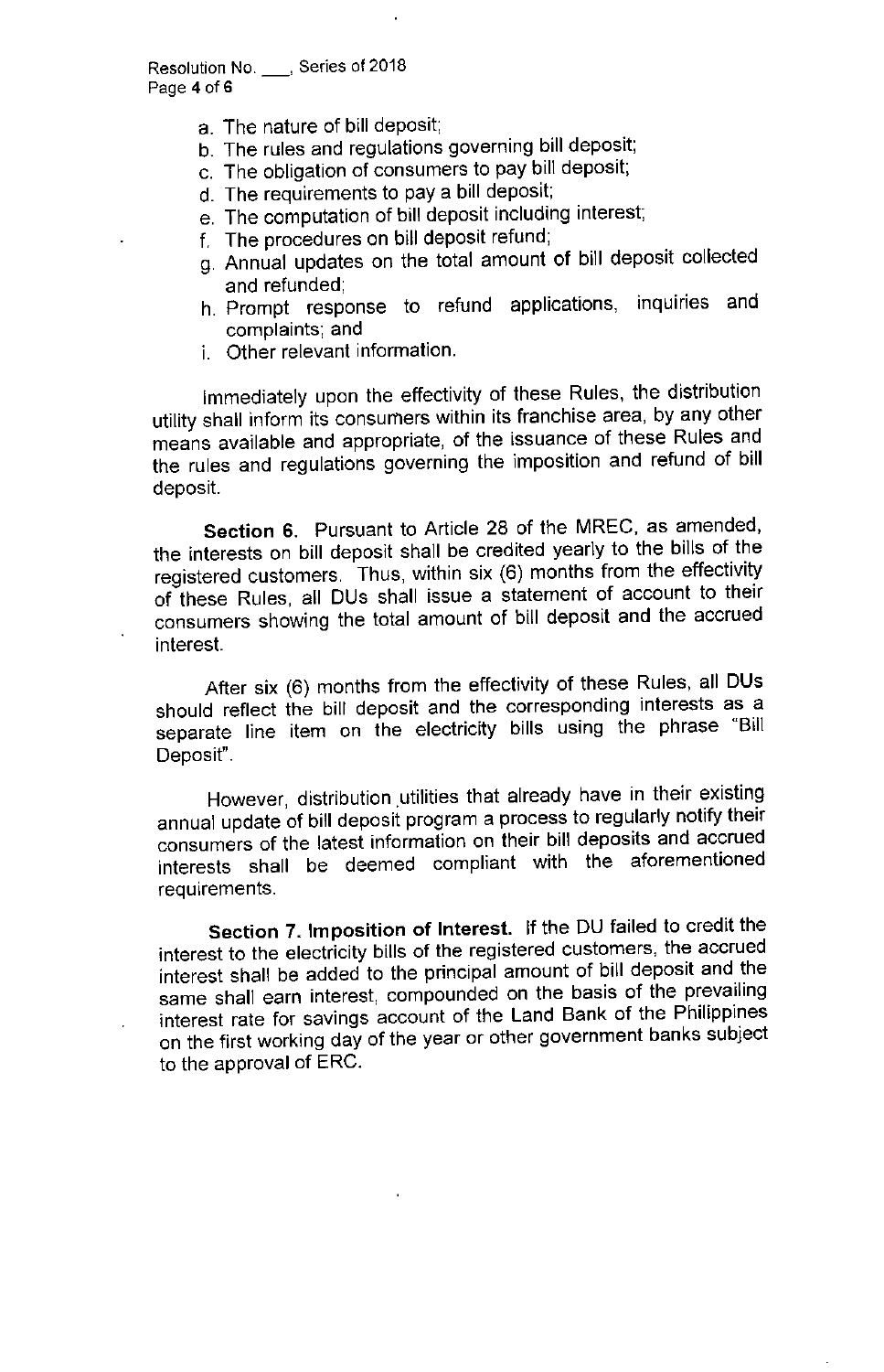Section 8. Imposition of Fines and Penalties. Violation of any of the provisions these Rules shall be subject to the imposition of fines and penalties in accordance to the "Rules to Govern the Imposition of Administrative Sanctions in the Form of Fines and Penalties Pursuant to Section 46 of Republic Act No. 9136, As Amended". Provided, That this Section shall not apply in case the failure of the distribution utility to credit the interest under Section 6 hereof is: (i) upon the request of the customer; or (ii) not due to the fault or negligence of the distribution utility.

Section 9. Exception Clause. Where good reason appears, the ERC may allow an exception from any provision of these Rules, if such exception is found to be in the public interest and is not contrary to law or any other pertinent rules and regulations.

Section 10. Separability Clause. If any of the foregoing amendments is declared unconstitutional or invalid, the other provisions which are not affected thereby shall remain in force and effect, unless such declaration would render the whole rules unenforceable or non-implementable.

Section 11. Repealing Clause. All Rules and Guidelines, or portion thereof, issued by the ERC, which are inconsistent with these Rules are hereby repealed or modified accordingly.

Section 12. Effectivity. These Rules shall take effect fifteen (15) days after its publication in a newspaper of generation circulation in the country.

Let copies of these Rules be furnished the University of the Philippines Law Center-Office of the National Administrative Register (UPLC-ONAR), Philippine Electric Power Operators Association, Inc. (PEPOA), the Philippine Electric Cooperatives Association, Inc. (PHILRECA)and all distribution utilities (DUs).

Pasig City, \_\_\_\_\_\_\_\_\_\_\_\_\_.

AGNES VST DEVANADERA **Chairperson**